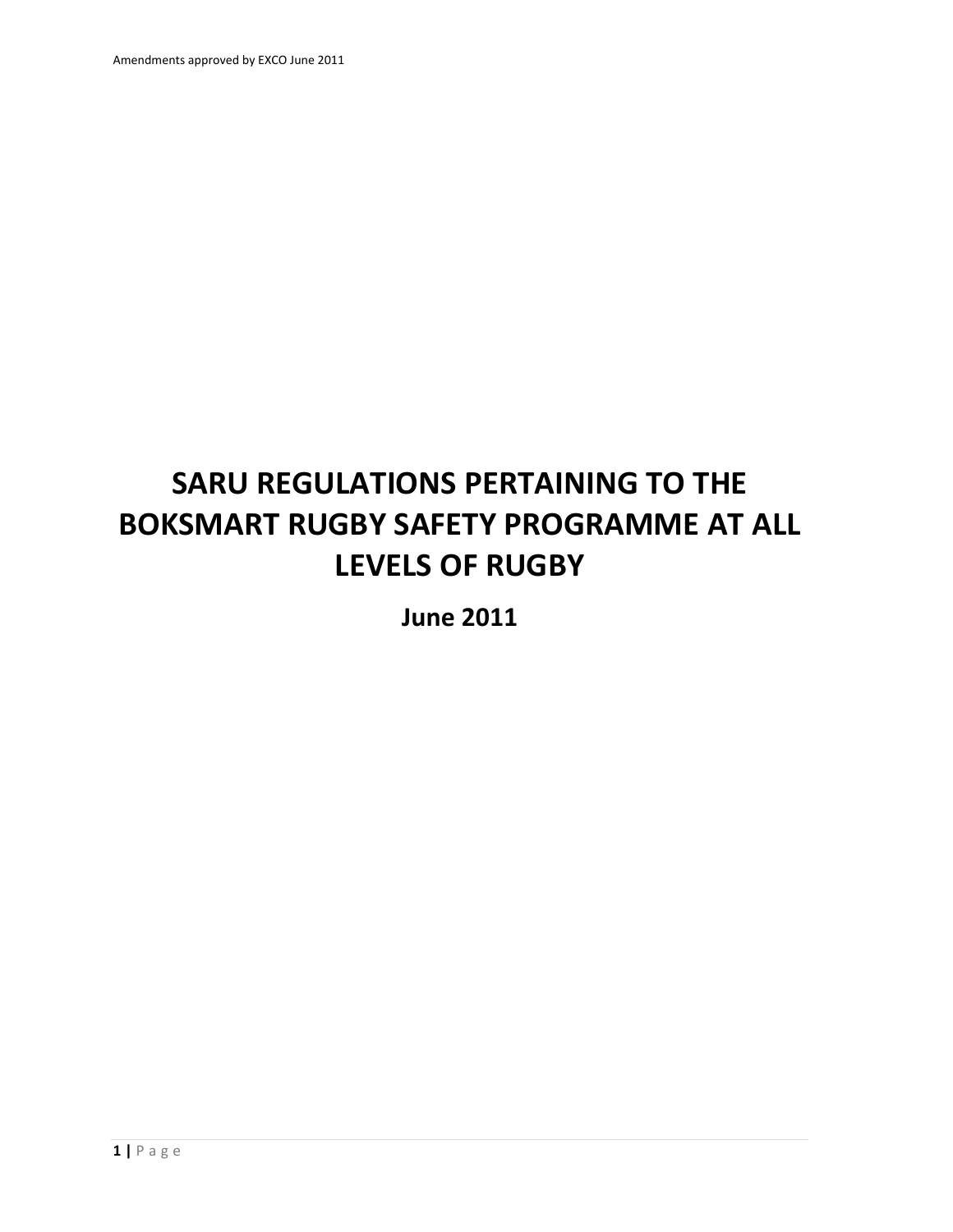## **SARU REGULATIONS PERTAINING TO THE BOKSMART RUGBY SAFETY PROGRAMME AT ALL LEVELS OF RUGBY**

## **AMENDED VERSION APRIL 2011**

Definitions:

**"Field of Play"** ‐ is the area between the goal lines and touchlines. **"Playing Area" ‐** is the field of play and the in‐goal areas. **"Playing enclosure" –** refer to Law 1

- 1. A province, club, rugby body or school shall adopt these regulations, and amendments thereto shall only be permitted if it is more stringent on its members.
- 2. A province, club, rugby body or school must ensure that it complies with these regulations and must further ensure that it takes appropriate action to inform each and every one of its members of the terms of these regulations and the obligation to comply with same.
- 3. Any person who coaches a rugby team or assists in the coaching of a team in whatever capacity has to be BokSmart certified and licensed accordingly.
- 4. Any person who officiates as a referee or assistant referee in a rugby match has to be BokSmart certified and licensed accordingly in order to officiate as such.

4.1 This does not apply to normal Touch Judges or Linesmen who are not qualified referees and simply monitor the touchline

- 5. The referee, assistant referees, coaches, assistant coaches or any person alleging to be the coach and any person in a coaching role who intends to enter the playing enclosure during a match have to provide proof of their BokSmart certification to the match manager / secretary of the province, club, rugby body or school hosting a match.
- 6. If the referee or any one of the assistant referees are not BokSmart certified, or they cannot provide proof of their BokSmart certification, the match shall be abandoned for safety reasons, unless they can be replaced by level appropriate BokSmart certified referees or assistant referees who can provide proof of BokSmart certification.
- 7. If the coach or the person alleging to be the coach, or any person acting in a coaching capacity for any of the participating teams, is not BokSmart certified, the match shall be abandoned.
- 8. Should a coach or the person alleging to be the coach, or any person in a coaching capacity allege to be BokSmart certified, but is not in a position to produce proof thereof, the match shall proceed subject thereto that such person(s) shall not be allowed on or next to the playing area during the match. They also have to produce their BokSmart certification licence to the match manager / secretary of the province, club, rugby body or school, as the case may be, on the first working day after the match.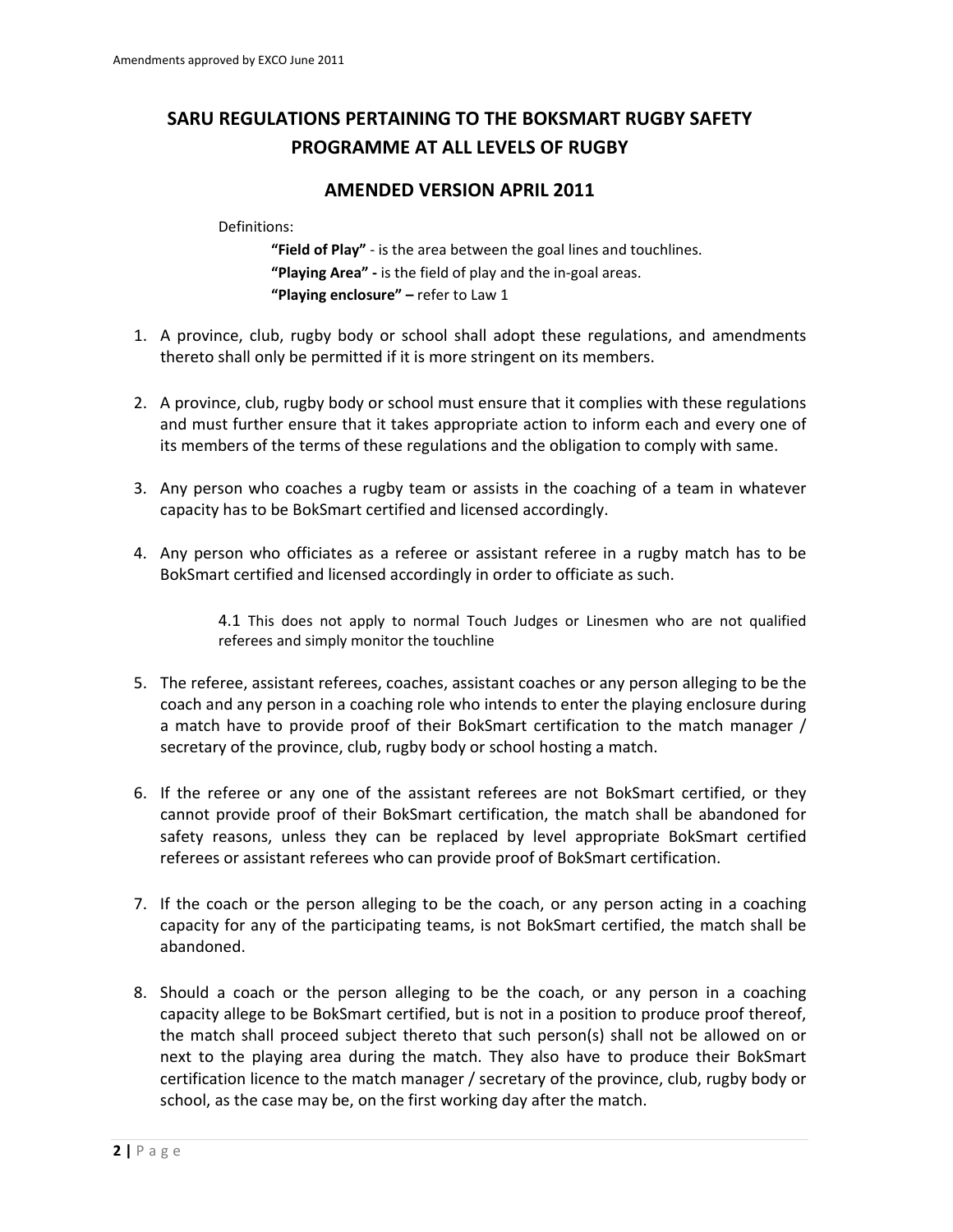9. The province, club, rugby body or school shall not be allowed to host any match without ensuring that the referee and assistant referees officiating in such matches and the coaches and assistant coaches of the participating teams are BokSmart certified.

> 9.1 Coaches are additionally to present proof of their BokSmart Certification to the referee at least 15 minutes before kick‐off.

> 9.2 Should the coaches not present the necessary proof, then the referee is not to start the match, and subject to Clause 8, it shall be abandoned.

- 10. The referee shall not allow any person, excluding players and qualified medical staff, on the playing area who is not BokSmart certified. The BokSmart certification has to be presented to the referee or assistant referees by the person intending to enter the playing area.
- 11. It is the responsibility of provinces, clubs, rugby bodies and schools to ensure that every referee, assistant referee, coach and assistant coach affiliated to such province, club, rugby body or school are BokSmart certified and they shall keep a proper record thereof for auditing purposes by the province and / or SARU, and the Serious Injury Task Team (SITT) investigations, as the case may be.
- 12. The BokSmart certification shall be valid for 2 (two) years at a time, whereafter it must be renewed, subject to 13 below.
- 13. The BokSmart certification shall only be renewed after the successful completion of the latest BokSmart course. A 2‐month grace period is provided after the expiry date on the licence card in order to undergo such course.
- 14. For every competition‐, tournament‐ and/or league match played in accordance with the approved fixture list of the province, club, rugby body or school, the match referee has to submit an official referee's report to the province or to SARU, whichever is applicable, indicating the BokSmart certification status of himself and the assistant referees (where applicable) within 72 (seventy two) hours of completion of the match.
- 15. The following shall be recorded on the referee's report:
	- 15.1 The Match Referee's Full Names, contact number and BokSmart certification code e.g. BS‐0000001
	- 15.2 All Assistant Referees' contact numbers, full names and BokSmart certification codes